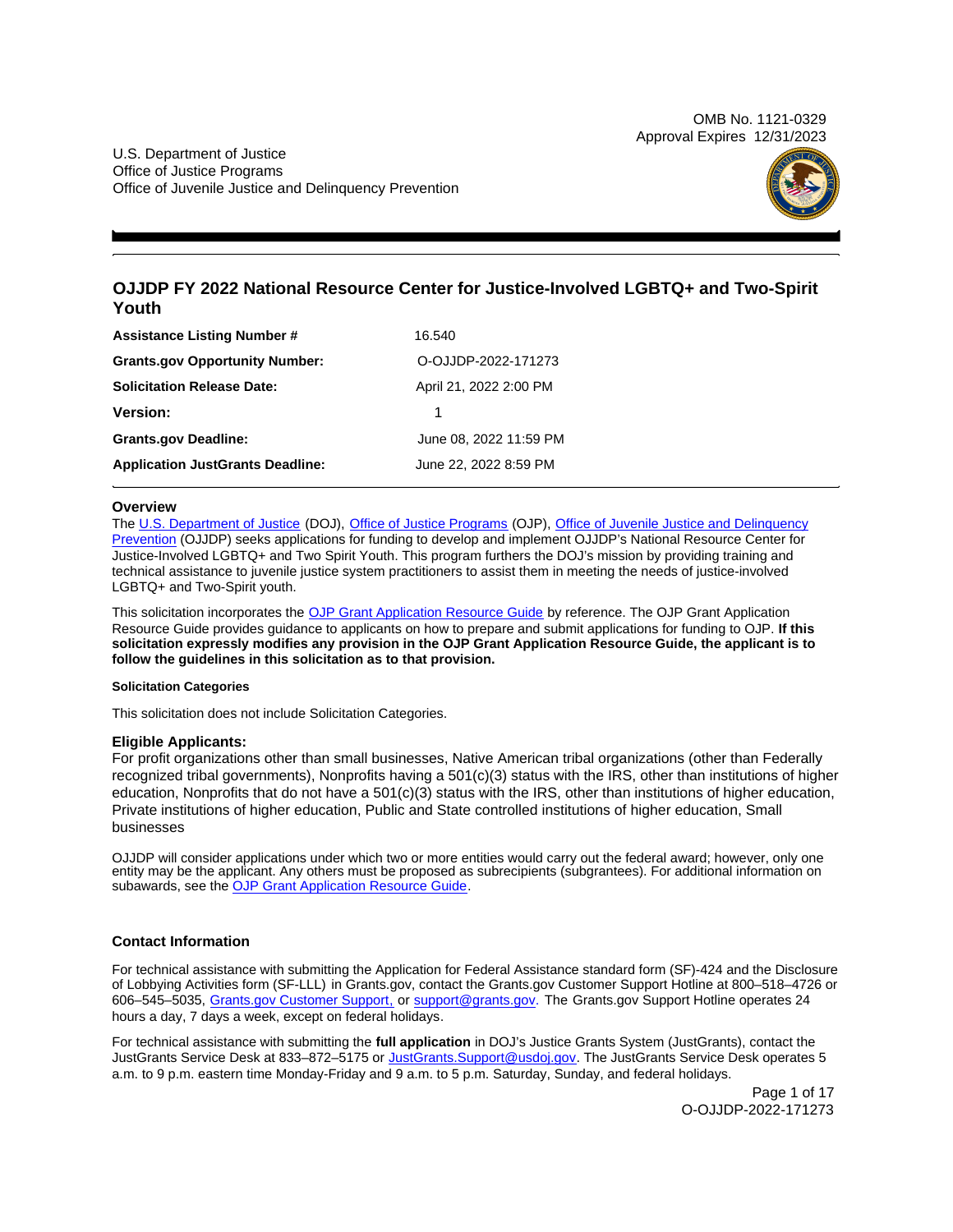For assistance with any other requirements of this solicitation, contact the OJP Response Center by telephone at 800-851-3420 or TTY: 301-240-6310 (hearing impaired only), or by email at [grants@ncjrs.gov.](mailto:grants@ncjrs.gov) The OJP Response Center hours of operation are 10 a.m. to 6 p.m. eastern time Monday-Friday, and 10 a.m. to 8 p.m. on the solicitation closing date. General information on applying for OJJDP awards can be found at [https://www.ojjdp.gov/funding/funding.html.](https://www.ojjdp.gov/funding/funding.html)

For information related to unforeseen technical issues beyond the control of the applicant impacting submission, see " **How to Apply**" section, **Experiencing Unforeseen Technical Issues**.

A solicitation webinar will be held on May17, 2022 at 2:00 p.m. ET. This call will provide a detailed overview of the solicitation and allow an opportunity for interested applicants to ask questions. Preregistration is required for all participants. Register by [clicking on this link](https://ojp.webex.com/ojp/onstage/g.php?MTID=e03415deef854028e68839c31a8299301) and following the instructions. Due to the limited time, OJJDP encourages participants to review the solicitation and submit any questions they may have in advance and no later than May 10, 2022. Submit your questions to [grants@ncjrs.gov](mailto:grants@ncjrs.gov) with the subject as "Questions for the OJJDP FY 2022 National Resource Center for Justice-Involved LGBTQ+ and Two-Spirit Youth Webinar."

## **Submission Information**

Applications will be submitted to DOJ in two steps:

**Step 1:** The applicant must submit by the [Grants.gov](https://Grants.gov) deadline the required Application for Federal Assistance standard form (SF)-424 and a Disclosure of Lobbying Activities (SF-LLL) form when they register in [Grants.gov](https://Grants.gov) at [https://www.grants.gov/web/grants/register.html.](https://www.grants.gov/web/grants/register.html) To register in [Grants.gov,](https://Grants.gov) the applicant will need to ensure that its System for Award Management (SAM) registration is current.

**Step 2:** The applicant must then submit the **full application,** including attachments, in JustGrants at [JustGrants.usdoj.gov.](https://justicegrants.usdoj.gov/) To be considered timely, the full application must be submitted in JustGrants by the JustGrants application deadline. OJP encourages applicants to review the "How to Apply" section in the [OJP Grant Application](https://www.ojp.gov/funding/apply/ojp-grant-application-resource-guide#apply)  [Resource Guide](https://www.ojp.gov/funding/apply/ojp-grant-application-resource-guide#apply) and the [JustGrants website](https://justicegrants.usdoj.gov/news) for more information, resources, and training.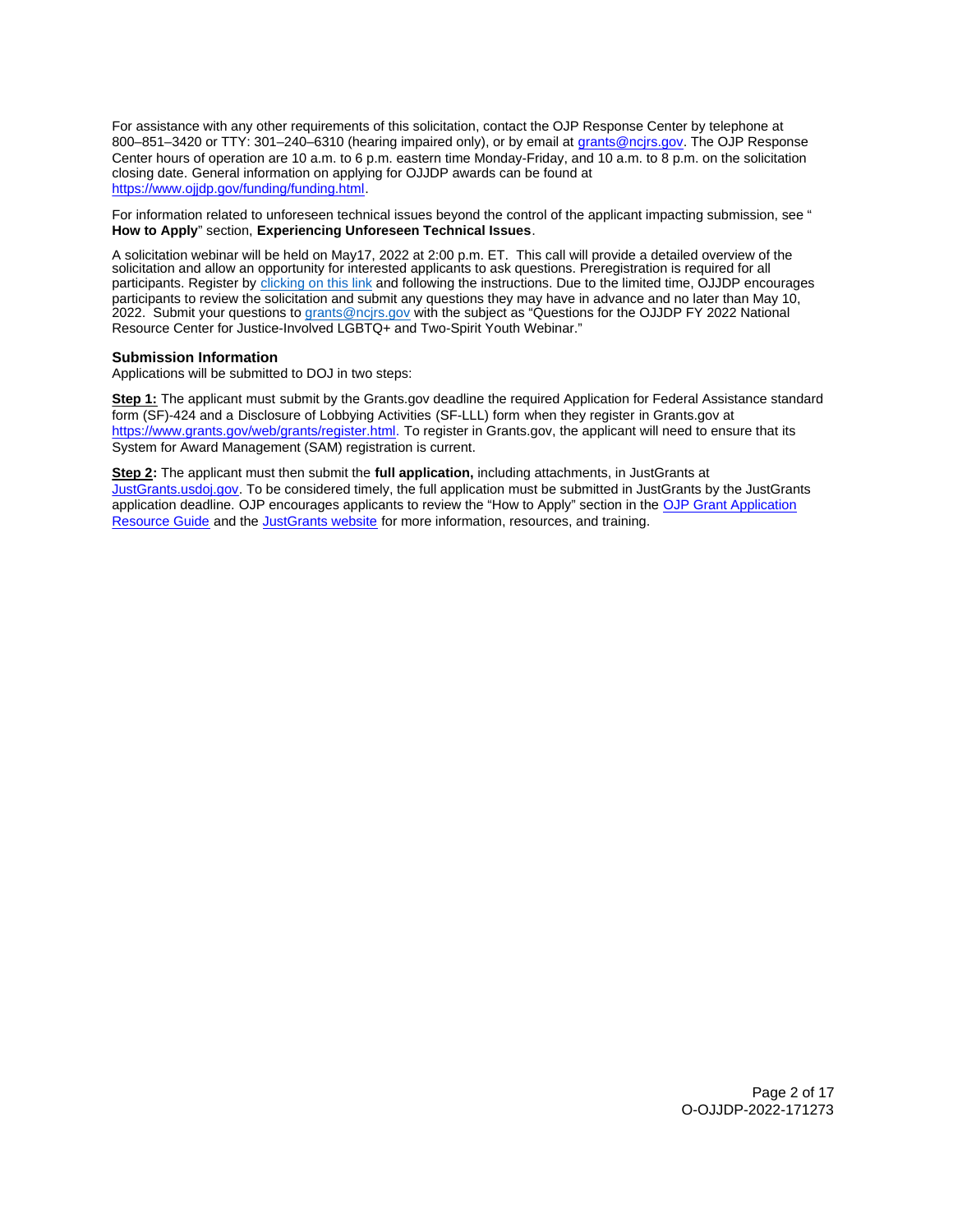# **Contents**

| Contact Information                                                                                                              | 1                |
|----------------------------------------------------------------------------------------------------------------------------------|------------------|
| <b>Program Description</b>                                                                                                       | 5                |
| Overview                                                                                                                         | 5                |
| <b>Statutory Authority</b>                                                                                                       | $\overline{5}$   |
| Specific Information                                                                                                             | 5                |
| Goals, Objectives, Deliverables, and Timeline                                                                                    | 5                |
| Evidence-Based Programs or Practices                                                                                             | 8                |
| Information Regarding Potential Evaluation of Programs and Activities                                                            | 8                |
| <b>OJP Priority Areas</b>                                                                                                        | 9                |
| <b>Federal Award Information</b>                                                                                                 | 9                |
| Awards, Amounts and Durations                                                                                                    | 9                |
| <b>Continuation Funding Intent</b>                                                                                               | 9                |
| Availability of Funds                                                                                                            | 9                |
| <b>Types of Awards</b>                                                                                                           | 9                |
| Financial Management and System of Internal Controls                                                                             | $\boldsymbol{9}$ |
| <b>Budget Information</b>                                                                                                        | $\boldsymbol{9}$ |
| Cost Sharing or Matching Requirement                                                                                             | 9                |
| Pre-agreement Costs (also known as Pre-award Costs)                                                                              | 9                |
| Limitation on Use of Award Funds for Employee Compensation: Waiver                                                               | 10               |
| Prior Approval, Planning, and Reporting of Conference/Meeting/Training Costs                                                     | 10               |
| Costs Associated with Language Assistance (if applicable)                                                                        | 10               |
| <b>Eligibility Information</b>                                                                                                   | 10               |
| Application and Submission Information                                                                                           | 10               |
| Information to Complete the Application for Federal Assistance (SF-424)                                                          | 10               |
| Standard Applicant Information (JustGrants 424 and General Agency Information)                                                   | 10               |
| Proposal Abstract                                                                                                                | 10               |
| <b>Proposal Narrative</b>                                                                                                        | 11               |
| Goals, Objectives, Deliverables, and Timeline                                                                                    | 12               |
| <b>Budget and Associated Documentation</b>                                                                                       | 12 <sup>°</sup>  |
| Budget Worksheet and Budget Narrative (Web-based Form)                                                                           | 12 <sup>°</sup>  |
| Indirect Cost Rate Agreement (if applicable)                                                                                     | 12 <sup>°</sup>  |
| Financial Management Questionnaire (including applicant disclosure of high-risk status)                                          | 12 <sup>°</sup>  |
| <b>Additional Application Components</b>                                                                                         | 12 <sup>°</sup>  |
| Research and Evaluation Independence and Integrity Statement                                                                     | 12               |
| <b>Disclosures and Assurances</b>                                                                                                | 12 <sup>°</sup>  |
| Disclosure of Lobbying Activities                                                                                                | 12 <sub>2</sub>  |
| <b>DOJ Certified Standard Assurances</b>                                                                                         | 12 <sup>2</sup>  |
| Applicant Disclosure of Duplication in Cost Items                                                                                | 12               |
| DOJ Certifications Regarding Lobbying; Debarment, Suspension and Other Responsibility                                            |                  |
| Matters; and Drug-Free Workplace Requirements<br>Applicant Disclosure and Justification - DOJ High-Risk Grantees (if applicable) | 13<br>13         |
|                                                                                                                                  | 13               |
| How to Apply<br>Submission Dates and Time                                                                                        | 13               |
|                                                                                                                                  |                  |
| <b>Experiencing Unforeseen Technical Issues</b><br>Application Review Information                                                | 13<br>14         |
| <b>Review Criteria</b>                                                                                                           | 14               |
| <b>Review Process</b>                                                                                                            | 14               |
|                                                                                                                                  |                  |

Page 3 of 17 O-OJJDP-2022-171273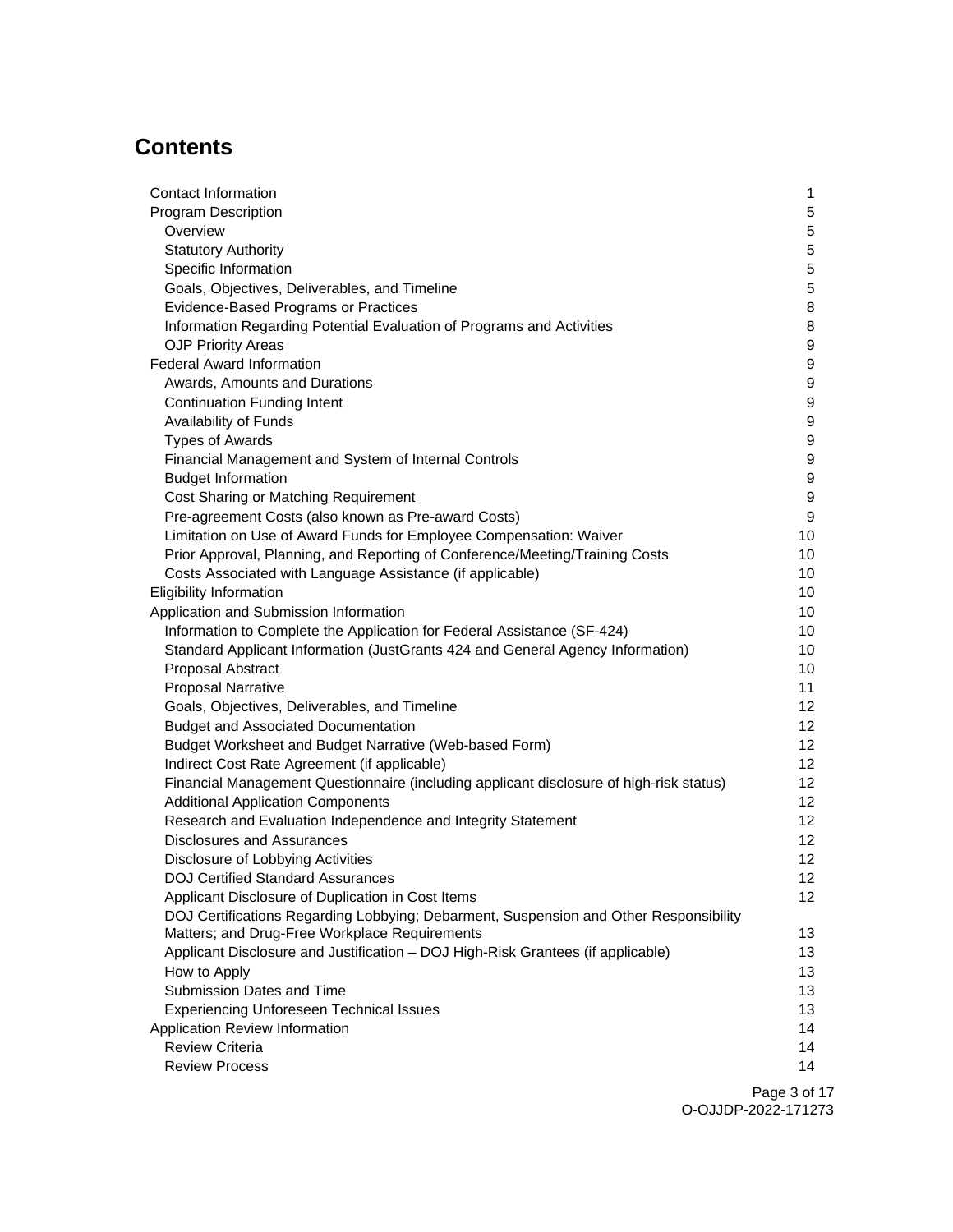| <b>Federal Award Administration Information</b>                         |    |
|-------------------------------------------------------------------------|----|
| <b>Federal Award Notices</b>                                            | 15 |
| Administrative, National Policy, and Other Legal Requirements           | 15 |
| Information Technology (IT) Security Clauses                            | 15 |
| General Information about Post-Federal Award Reporting Requirements     | 15 |
| Federal Awarding Agency Contact(s)                                      | 15 |
| Other Information                                                       | 15 |
| Freedom of Information and Privacy Act (5 U.S.C. 552 and 5 U.S.C. 552a) | 15 |
| Provide Feedback to OJP                                                 | 15 |
| <b>Performance Measures</b>                                             | 16 |
| <b>Application Checklist</b>                                            | 16 |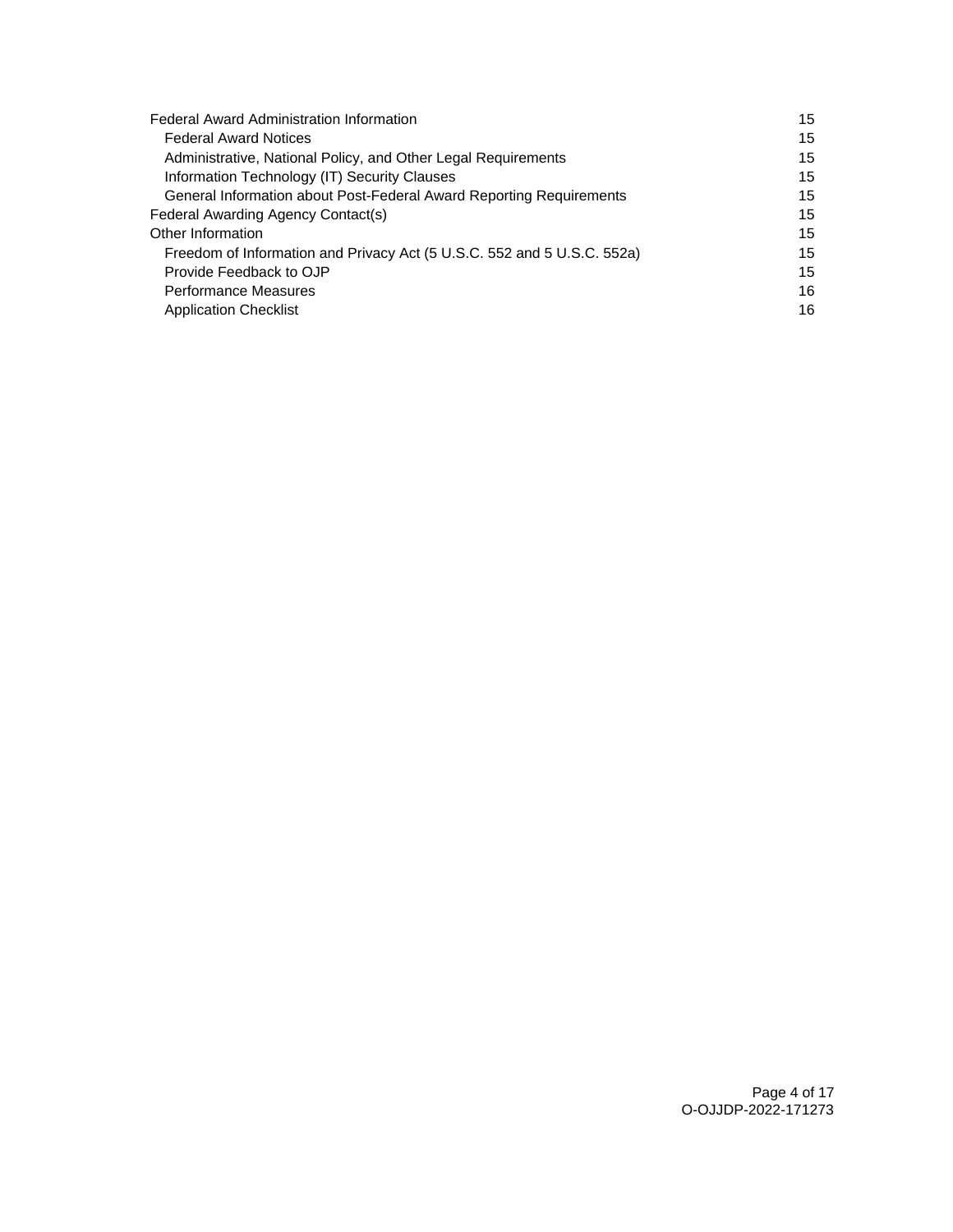## <span id="page-4-0"></span>**Program Description**

## **Overview**

OJP is committed to advancing work that promotes civil rights and racial equity, increases access to justice, supports crime victims and individuals impacted by the justice system, strengthens community safety and protects the public from crime and evolving threats, and builds trust between law enforcement and the community.

This program furthers the Department's mission by supporting juvenile justice systems reform by providing training and technical assistance to juvenile justice practitioners to assist them in meeting the needs of justice-involved LGBTQ+ and Two-Spirit youth to ensure that contact with the juvenile justice system is rare, fair and beneficial.

## **Statutory Authority**

34 U.S.C. 11131; any awards under this solicitation also would be made under statutory authority provided by a fullyear appropriations act for FY 2022. As of the writing of this solicitation, the Department of Justice is operating under a short-term "Continuing Resolution"; no full-year appropriation for the Department has been enacted for FY 2022.

## **Specific Information**

OJJDP supports states, localities, and Tribes to reform juvenile justice systems so that they are equitable, create safer communities, and empower youth to lead productive lives. OJJDP understands that Lesbian, Gay, Bisexual, Transgender, Queer, Intersex, Gender Non-Conforming, and Two-Spirit youth is an umbrella term, and acknowledges that this term refers to a broad population of youth who identify with a sexual or gender identity other than cisgender or heterosexual. As the Office seeks to advance the field, for purposes of this program OJJDP will refer to this term as LGBTQ+ and Two-Spirit throughout the solicitation.

OJJDP supports a juvenile justice system that embraces healing, trauma-informed care, and positive youth development practices and has the capacity to address the needs of underserved populations to ensure equity and inclusion. Improving outcomes for LGBTQ+ and Two-Spirit youth requires a coordinated, collaborative approach in providing competent training and technical assistance that will build capacity among OJJDP's current training and technical assistance providers, develop and disseminate resources (e.g., fact sheets, toolkits, online curriculums, webinars, training and guidance manuals, etc.), and respond to requests from justice-involved youth stakeholders including, but not limited to juvenile detention center staff, law enforcement officers, judges and court staff, probation staff, and community-based providers. This project will support the development and implementation of resources to inform justice systems policies, practices, and/or programs that address the needs of, and improve outcomes for, justice-involved LGBTQ+ and Two-Spirit youth.

## **Goals, Objectives, Deliverables, and Timeline**

## **Goals**

The goal of this project is to support juvenile justice system reforms that address the needs of justice-involved LGBTQ + and Two-Spirit youth. Examples of reform efforts may include, but are not limited to: developing and implementing policy approaches to protect justice-involved LGBTQ+ and Two-Spirit youth; ensuring practitioners adopt evidencebased, research-informed practice guidelines, particularly around equitable access and care; improving services available to justice-involved LGBTQ+ and Two-Spirit youth; and, regular training and technical assistance for juvenile justice practitioners and community-based stakeholders.

This project will establish and maintain the National Resource Center for Justice-Involved LGBTQ+ and Two-Spirit youth as a comprehensive clearinghouse on policies and best practices related to justice-involved LGBTQ+ and Two-Spirit youth. The center will provide robust, competent, and comprehensive training and technical assistance to a variety of justice and community-based stakeholders. The center will build capacity among OJJDP's existing training and technical assistance providers to better serve the needs of this population. Further, the center will respond to the needs of juvenile justice practitioners and community-based stakeholders -- including state, regional, local, rural, tribal, and remote departments of juvenile justice and corrections; law enforcement; courts; and community supervision agencies --

to improve outcomes for justice-involved youth.

## **Objectives**

Page 5 of 17 O-OJJDP-2022-171273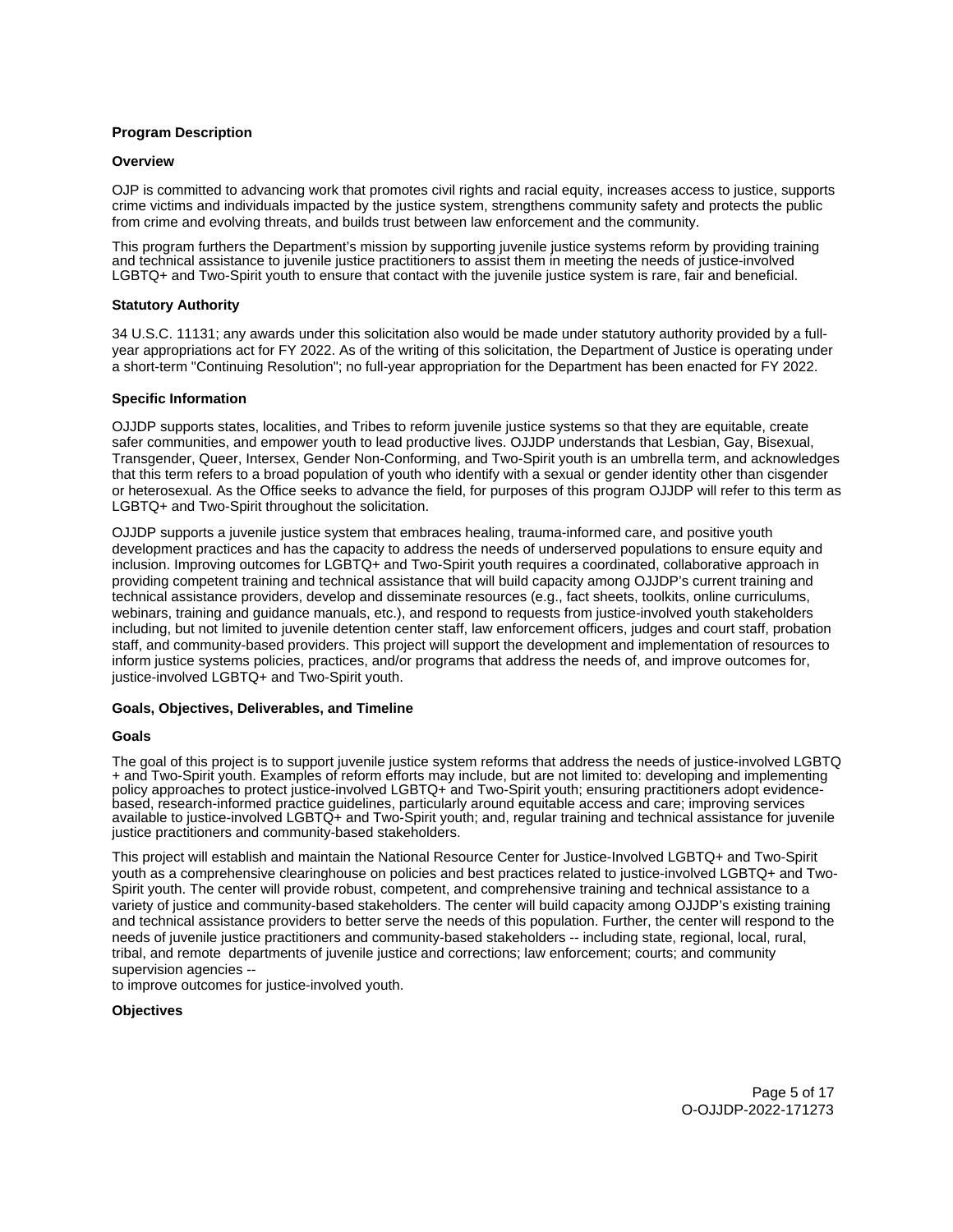The program's overall objective is to provide juvenile justice practitioners and stakeholders with state, regional and local training and technical assistance, including rural, tribal and remote areas, to develop, maintain, and enhance their knowledge, create policies, practices, and/or programs to support juvenile justice system reforms that address the needs of justice involved LGBTQ+ and Two Spirit youth , and assist juvenile justice systems in data collection for LGBTQ+ and Two-Spirit youth. The center will develop, implement, and disseminate training and technical assistance based on best practices for engaging juvenile justice practitioners and community-based stakeholders; analyzing data and identifying drivers; developing innovative or research-based polices, practices, and/or programs; implementing polices, practices, and/or programs; and measuring outcomes. Objectives include:

- Develop and provide training and technical assistance opportunities for juvenile justice practitioners and stakeholders to enhance their capacity, knowledge, and skills to improve and strengthen overall outcomes for justice-involved LGBTQ+ and Two-Spirit youth.
- Develop and promote publications and resources for juvenile justice and community-based stakeholders to improve and strengthen overall outcomes for system-involved LGBTQ+ and Two-Spirit youth.
- Increase the field's knowledge of, and capacity to address, protective factors such as:
	- Supporting system change.
	- Family engagement and acceptance.
	- Identifying gaps in knowledge related to LGBTQ+ and the intersection of youth of color.
	- Identifying gaps in knowledge related to LGBTQ+ and Two-Spirit youth and the intersection of intellectual disabilities.
- Coordinate round tables and other events to convene juvenile justice stakeholders, state advisory group representatives, practitioners, advocates, researchers, and diverse experts from around the country to increase awareness and improve understanding of justice-involved LGBTQ+ and Two-Spirit youth, foster collaboration across public sectors and disciplines, address challenges, and identify priorities and gaps (including those in data collection).

## **Deliverables**

In addition to the strategy and content of the program design, the successful applicant must complete the following deliverables during the project period. Additional deliverables may be developed annually according to need and funding ability. When the project ends, or before if specified, OJJDP will require the awardee to transfer OJJDP-funded work products to OJJDP. With guidance from OJJDP, the successful applicant will develop the following:

#### **1. Training and Technical Assistance Needs Assessment**

- A plan (including timelines, performance measures, and benchmarks) that specifies which activities the grantee will conduct to achieve the program goals and objectives. Potential activities and deliverables should include, but are not limited to:
	- Develop cost-effective and sustainable strategies for juvenile justice system reform that internally evaluate policies and practice that impact LGBTQ+ and Two-Spirit youth.
		- Develop a plan of action for training requests to assist in developing comprehensive strategic plans for implementing new policies and practices that impact LGBTQ+ and Two-Spirit youth, to include training support for implementation.
		- Coordinate listening sessions with experts, advocates, and individuals with lived experiences to keep OJJDP informed of new and emerging issues in the field. Listening session topics should evolve throughout the project period, identifying gaps and the best practices to respond to the needs of justice-involved LGBTQ+ and Two-Spirit youth.

## **2. Training and Technical Assistance Plan, Protocols, and Delivery**

- Serve as a national resource center and information clearinghouse regarding best practices and policies for justice-involved LGBTQ+ and Two-Spirit youth.
- Assess existing, publicly available tools/resources for youth justice practitioners who respond to the needs of justice-involved LGBTQ+ and Two-Spirit youth.

In coordination with OJJDP, develop and implement national training on implementing and complying with statutes that prohibit discrimination by recipients of federal financial assistance, including on the basis of sex,

> Page 6 of 17 O-OJJDP-2022-171273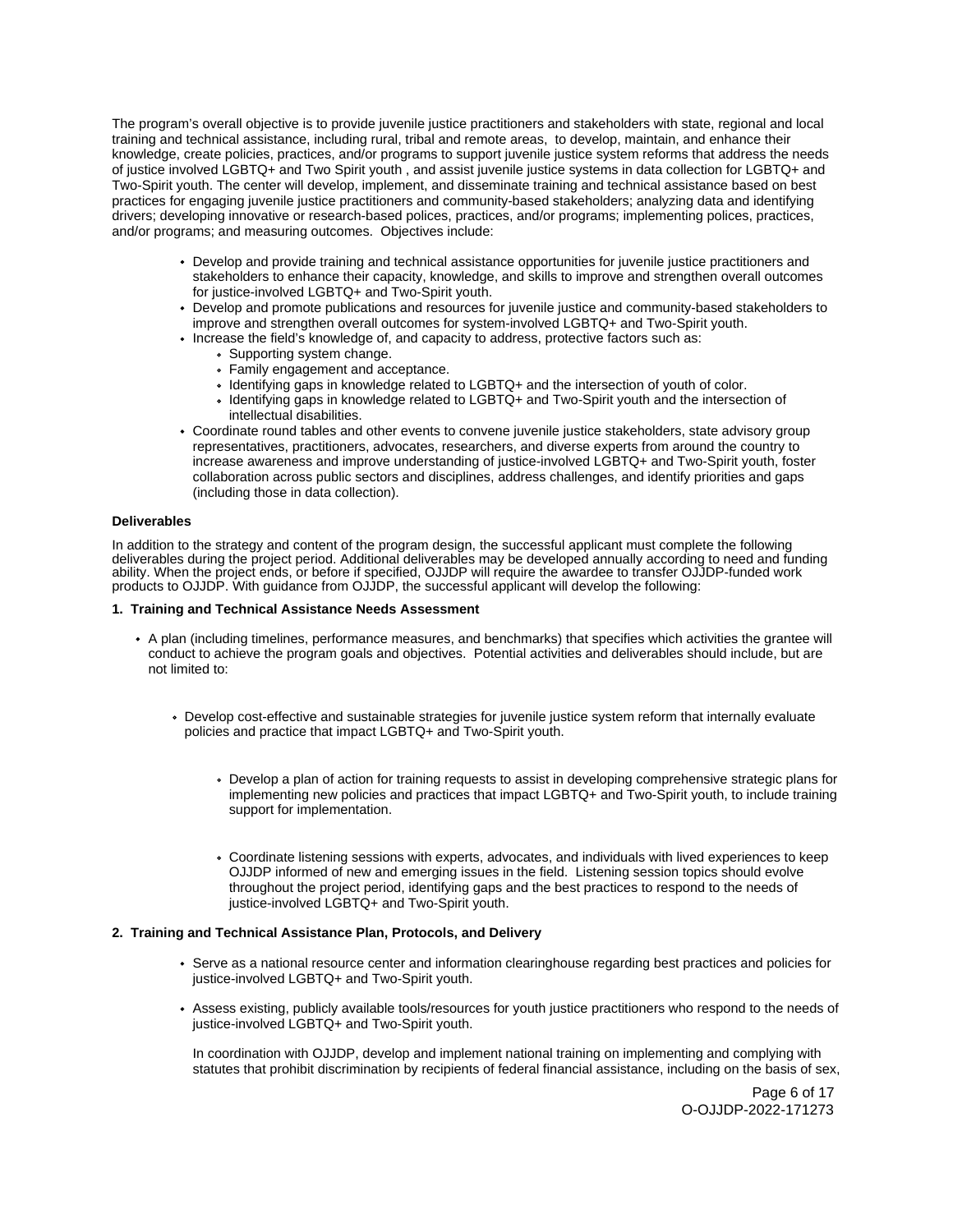County, 140 S.Ct. 1731, 590 U.S. \_\_ (2022)**.[\[1\]](#_ftn1)** Activities should include, but are not limited to**:**  as recently clarified by the Department's Civil Rights Division to include discrimination on the basis of sexual orientation, gender identity, and intersex traits after the Supreme Court's holding in Bostock v. Clayton

- Provide training and technical assistance to relevant stakeholders, including youth and criminal justice practitioners and community-based service providers.
- Develop resources that assist stakeholders in re-examining and/or updating current agency policies to align with the Department's clarification of the applicability of the **Bostock** ruling to DOJ funding statutes.
- Provide training and technical assistance to other OJJDP training and technical assistance providers on the implications of the Department's clarification of the applicability of the **Bostock** ruling to DOJ funding statutes and respective program areas.
- Develop an online Trainers' Resource Hub that serves as a clearinghouse of information and resources for identified subject matter experts, agencies, facilities, and trainers to support ongoing work with LGBTQ+ and Two-Spirit youth, and provide training to interested stakeholders.
- Develop resources and tools to fill gaps in what is publicly available and educate and inform the youth justice field about the latest trends, practices, and programming related to LGBTQ+ and Two-Spirit youth.
- Provide culturally and linguistically competent training to existing OJJDP training and technical assistance providers that focuses on best practices for serving the needs of justice-involved LGBTQ+ and Two-Spirit youth through a train-the-trainer model and ongoing advice, coaching, and support.
- Adapt existing LGBTQ+ and Two-Spirit youth-focused curriculums to meet the needs of OJJDP's current training and technical assistance providers and help integrate information about best practices for LGBTQ+ and Two-Spirit youth into new and/or existing OJJDP-funded trainings and curriculums.
- Develop the content for as many as 12 topic-specific webinars annually that will be made publicly available via OJJDP's National Training and Technical Assistance Center (NTTAC). OJJDP/NTTAC provides a webinar platform, if needed.
- Provide technical assistance on existing sexual orientation, gender identity, and expression-focused instrument(s) to collect data from justice-involved youth and support agencies seeking to implement these instruments in their programming and/or processes.
- Assist designated state agency staff and state advisory groups in incorporating effective gender-responsive services and interventions into their state plans for high-risk or justice-involved LGBTQ+ and Two-Spirit youth, including those with a history of trauma caused by physical and sexual abuse, commercial sexual exploitation, or domestic minor sex trafficking.
- Serve as subject matter experts on training panels, conferences, listening sessions, roundtables, and other events as specified by OJJDP.
- Develop content and submit regular updates for OJJDP's webpage for LGBTQ+ and Two-Spirit youth. Types of content may include:
	- Resources on how to assess justice system policies and practices and their impact on LGBTQ+ and Two-Spirit youth.
	- Resources on the intersection of disabilities and LGBTQ+ and Two-Spirit youth and how to provide them with adequate services.
	- Information on promising and evidence-based, gender-responsive program models that are culturally and linguistically competent, trauma-informed, and developmentally appropriate.

Page 7 of 17 O-OJJDP-2022-171273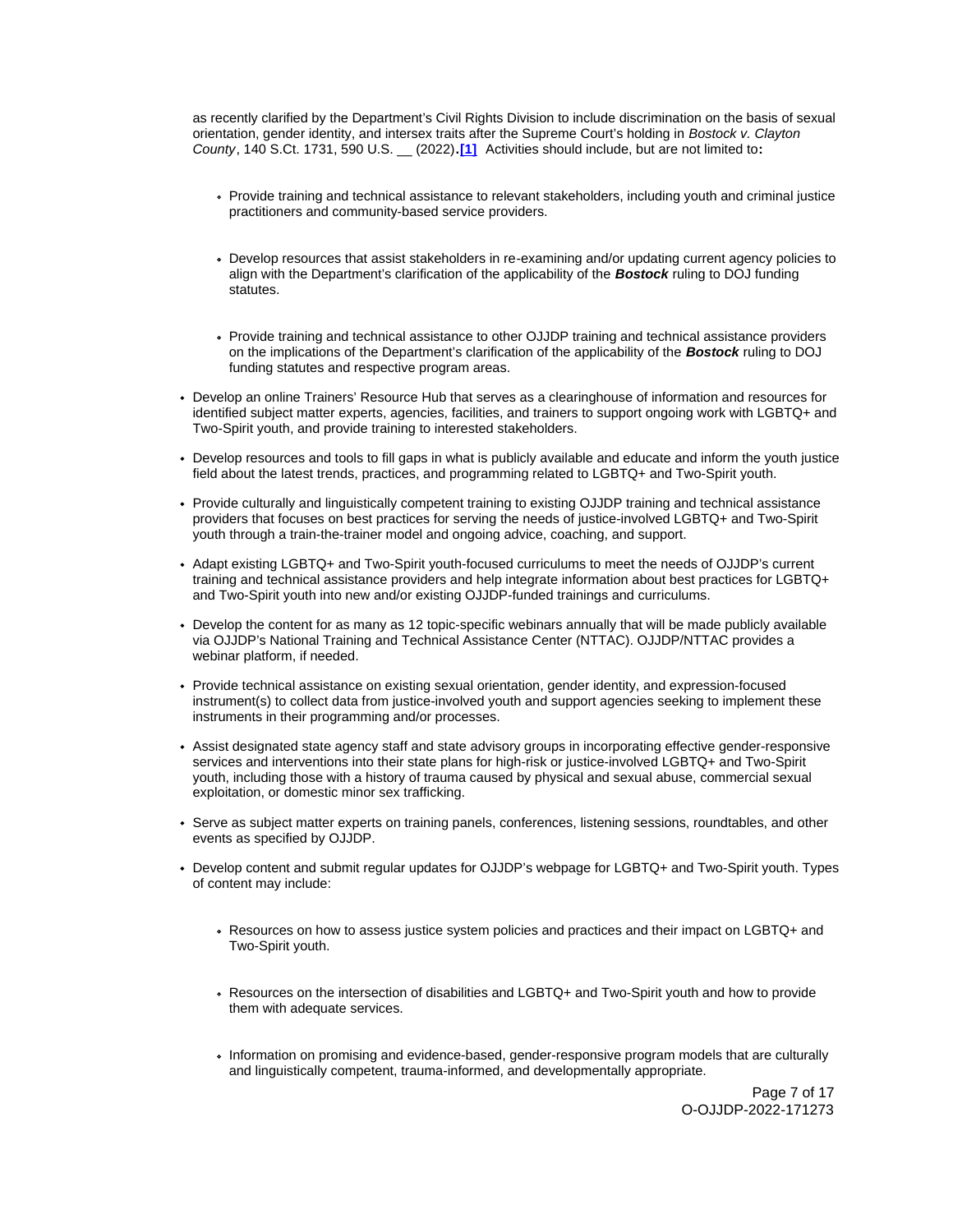- <span id="page-7-0"></span>Samples of innovative youth justice policies and practices addressing the needs of LGBTQ+ and Two-Spirit youth.
- Articles about changes and reforms taking place in the field.
- Information about validated assessment tools.

## **3. Marketing Plan**

- A program marketing plan to inform the field about available technical assistance, trainings, products, lessons learned, and materials. Potential activities and deliverables should include, but are not limited to:
	- A projected plan describing how web-based and/or virtual training and technical assistance opportunities (webinars, Zoom, etc.) will be made available for download and/or online streaming, and how they will be marketed to reach all jurisdictions, including rural, tribal, and remote areas.

The Goals, Objectives, and Deliverables are directly related to the performance measures that show the completed work's results, as discussed in the "Application and Submission Information" section.

#### **OJJDP Training and Technical Assistance Awardee Standards**

OJJDP has developed the Core Performance Standards for Training, Technical Assistance, and Evaluation to promote among providers the consistency and quality of OJJDP-sponsored training and technical assistance and to advance common expectations of performance excellence. The standards present minimum expectations that providers must meet for effective practice in the planning, coordination, delivery, and evaluation of training.

Requirements related to coordination of activities will include, but are not limited to:

- **Coordination with OJJDP NTTAC.** OJJDP requires all training and technical assistance projects to coordinate their activities with the OJJDP National Training and Technical Assistance Center (NTTAC) by complying with all OJJDP/NTTAC protocols to ensure coordinated delivery of services among providers and the effective use of OJJDP grant funding. OJJDP reserves the right to modify these protocols at any time with reasonable notice to the grantee prior to project completion.
- **OJJDP-funded webinars.** The award recipient must comply with OJJDP's webinar guidelines, as described in the Core Performance Standards. Minimally, OJJDP training and technical assistance providers will submit information to OJJDP in advance of all events for the online calendar, record events, and provide the final files (which must be compliant with Section 508 of the Workforce Rehabilitation Act) to OJJDP or OJJDP's representative. For more information on Section 508 of the Workforce Rehabilitation Act, visit [https://www.section508.gov/.](https://www.section508.gov/)
- **Training information sharing.** OJP will collect information from its program offices on OJP-funded training and technical assistance events. Award recipients must use OJJDP's standard electronic training request form, submit information to OJJDP on all training events (e.g., name of requester, description of request, dates of event) 30 days in advance of the event date, and report additional data, as OJJDP requires.

[\[1\]](#_ftnref1) See Memorandum of Kristen Clarke, Assistant Att'y Gen., Civ. Rts. Div., Interpretation of Bostock v. Clayton County regarding the [nondiscrimination provisions of the Safe Streets Act, the Juvenile Justice and Delinquency Prevention Act, the Victims of Crime Act, and the](https://www.justice.gov/crt/page/file/1481776/download)  [Violence Against Women Act \(Mar. 10, 2022\).](https://www.justice.gov/crt/page/file/1481776/download) 

#### **Evidence-Based Programs or Practices**

OJP strongly encourages the use of data and evidence in policymaking and program development for criminal justice, juvenile justice, and crime victim services. For additional information and resources on evidence-based programs or practices, see the [OJP Grant Application Resource Guide.](https://www.ojp.gov/funding/apply/ojp-grant-application-resource-guide#evidence-based)

#### **Information Regarding Potential Evaluation of Programs and Activities**

OJP may conduct or support an evaluation of the programs and activities funded under this solicitation. For additional information, see the [OJP Grant Application Resource Guide](https://www.ojp.gov/funding/Apply/Resources/Grant-App-Resource-Guide.htm) section entitled "Information Regarding Potential Evaluation of Programs and Activities."

> Page 8 of 17 O-OJJDP-2022-171273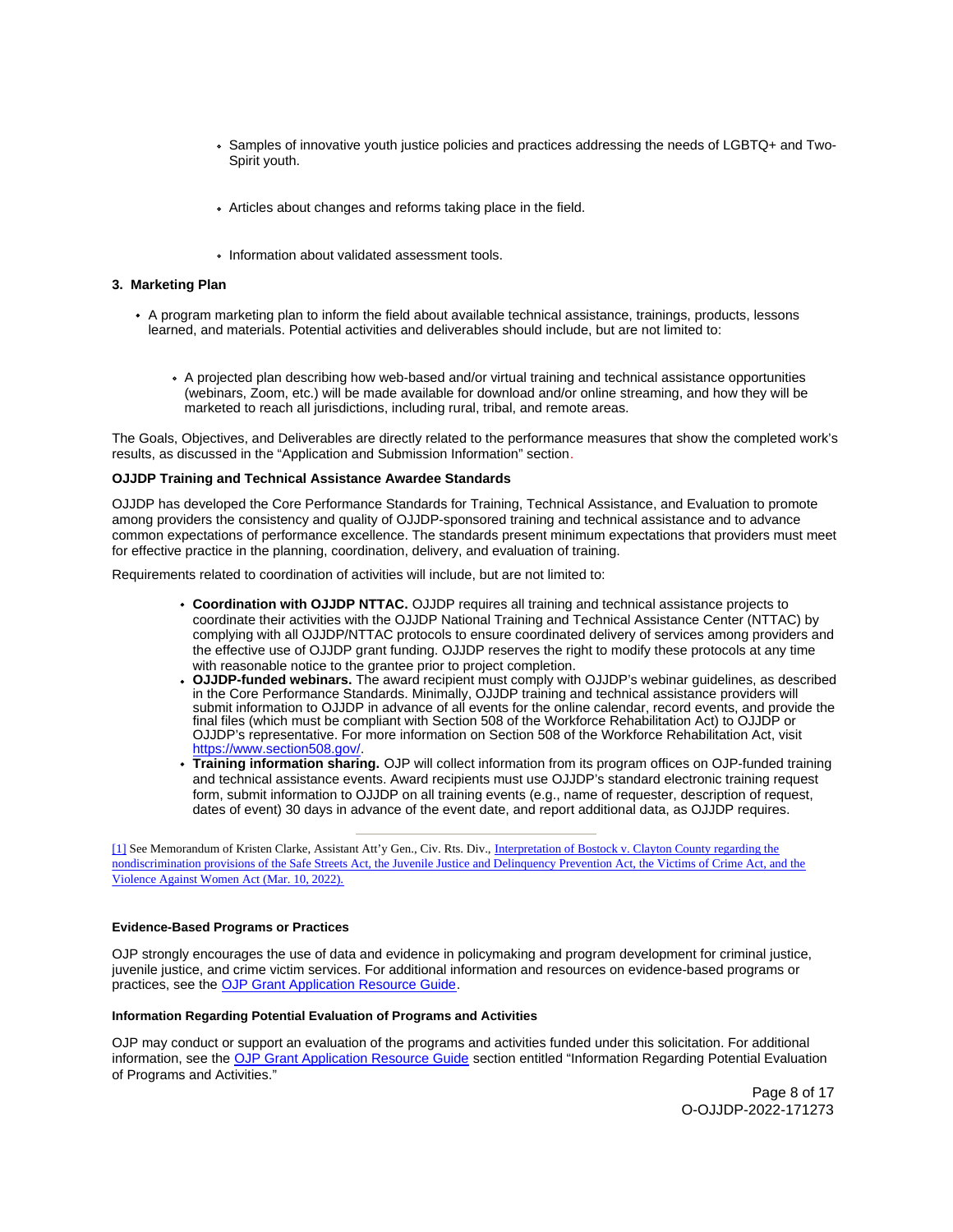## <span id="page-8-0"></span>**Federal Award Information**

## **Solicitation Categories**

This solicitation does not include Solicitation Categories.

### **Awards, Amounts and Durations**

**Anticipated Number of Awards**  1

**Anticipated Maximum Dollar Amount of Awards**  \$[1,000,000.00](https://1,000,000.00)

**Period of Performance Start Date**  10/1/22 12:00 AM

**Period of Performance Duration (Months)**  36

**Anticipated Total Amount to be Awarded Under Solicitation**  [\\$1,000,000.00](https://1,000,000.00) 

#### **Continuation Funding Intent**

OJJDP may, in certain cases, provide additional funding in future years to awards made under this solicitation through continuation awards. OJP will consider, among other factors, OJP's strategic priorities, a recipient's overall management of the award, and the award-funded work's progress, when making continuation-award decisions.

#### **Availability of Funds**

This solicitation, and awards (if any are made) under this solicitation, are subject to the availability of appropriated funds and to any modifications or additional requirements that may be imposed by the agency or by law. In addition, nothing in this solicitation is intended to, and does not, create any right or benefit, substantive or procedural, enforceable at law or in equity by any party against the United States, its departments, agencies, or entities, its officers, employees, or agents, or any other person.

## **Types of Awards**

OJJDP expects to make the award under this solicitation as a cooperative agreement, which provides for OJP to have substantial involvement in carrying out award activities. See the "Administrative, National Policy, and Other Legal Requirements" section of the [OJP Grant Application Resource Guide](https://ojp.gov/funding/Apply/Resources/Grant-App-Resource-Guide.htm) for additional information.

#### **Financial Management and System of Internal Controls**

Award recipients and subrecipients (including recipients or subrecipients that are pass-through entities) must, as described in the Part 200 Uniform Requirements as set out at 2 C.F.R. 200.303, comply with standards for financial and program management. See the [OJP Grant Application Resource Guide](https://www.ojp.gov/funding/apply/ojp-grant-application-resource-guide#fm-internal-controls) for additional information.

## **Budget Information**

#### **Cost Sharing or Matching Requirement**

This solicitation does not require a match.

## **Pre-agreement Costs (also known as Pre-award Costs)**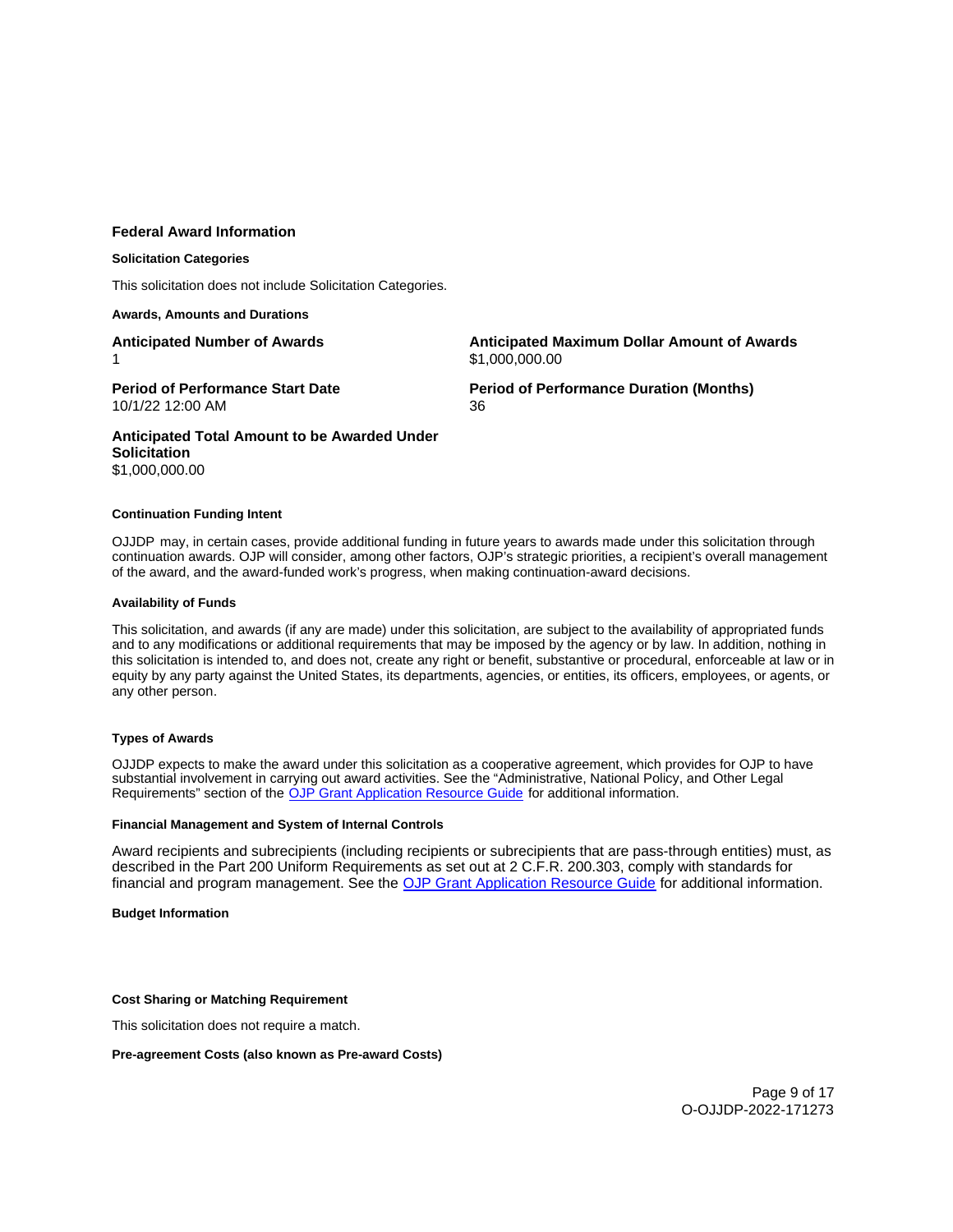<span id="page-9-0"></span>See the [OJP Grant Application Resource Guide](https://www.ojp.gov/funding/apply/ojp-grant-application-resource-guide#pre-agreement-costs) information on Pre-agreement Costs (also known as Pre-award Costs).

#### **Limitation on Use of Award Funds for Employee Compensation: Waiver**

See the [OJP Grant Application Resource Guide](https://www.ojp.gov/funding/apply/ojp-grant-application-resource-guide#limitation-use-award) information on the Limitation on Use of Award Funds for Employee Compensation; Waiver.

#### **Prior Approval, Planning, and Reporting of Conference/Meeting/Training Costs**

See the [OJP Grant Application Resource Guide](https://www.ojp.gov/funding/apply/ojp-grant-application-resource-guide#prior-approval) for information on Prior Approval, Planning, and Reporting of Conference/Meeting/Training Costs.

#### **Costs Associated with Language Assistance (if applicable)**

See the [OJP Grant Application Resource Guide](https://www.ojp.gov/funding/apply/ojp-grant-application-resource-guide#costs-associated) for information on Costs Associated with Language Assistance.

## **Eligibility Information**

For eligibility information, see the solicitation cover page.

For information on cost sharing or match requirements, see the "Federal Award Information" section.

#### **Application and Submission Information**

The following application elements **must** be included in the application to meet the basic minimum requirements to advance to peer review and receive consideration for funding:

- Proposal Abstract
- Proposal Narrative
- Budget Worksheet and Budget Narrative (Web-based Form) (The web-based form includes the budget details and the budget narrative.)

See the "Application Elements and Formatting Instructions" section of the [OJP Grant Application Resource Guide](https://www.ojp.gov/funding/apply/ojp-grant-application-resource-guide#application-elements) for information on what happens to an application that does not contain all the specified elements or is nonresponsive to the scope of the solicitation.

#### **Information to Complete the Application for Federal Assistance (SF-424)**

The SF-424 must be submitted in [Grants.gov.](https://Grants.gov) The SF-424 is a required standard form used as a cover sheet for submission of pre-applications, applications, and related information. See the [OJP Grant Application Resource Guide](https://www.ojp.gov/funding/apply/ojp-grant-application-resource-guide#complete-application) for additional information on completing the SF-424.

In Section 8F. of the SF-424, please include the name and contact information of the individual **who will complete the application in JustGrants**. JustGrants will use this information (email address) to assign the application to this user in JustGrants.

**Intergovernmental Review**: This solicitation ("funding opportunity") is not subject to [Executive Order 12372.](https://www.archives.gov/federal-register/codification/executive-order/12372.html) (In completing the SF-424, an applicant is to answer question 19 by selecting the response that the "Program is not covered by E.O. 12372.")

## **Standard Applicant Information (JustGrants 424 and General Agency Information)**

The Standard Applicant Information section of the JustGrants application is pre-populated with the SF-424 data submitted in [Grants.gov](https://Grants.gov). The applicant will need to review the Standard Applicant Information in JustGrants and make edits as needed. Within this section, the applicant will need to: add zip codes for areas affected by the project; confirm its Authorized Representative; and verify and confirm the organization's unique entity identifier, legal name, and address.

#### **Proposal Abstract**

A proposal abstract (no more than 400 words) summarizing the proposed project, including the purpose of the project, primary activities, expected outcomes, the service area, intended beneficiaries, and subrecipients (if known), will be completed in the JustGrants web-based form. This abstract should be written in the third person and will be made publicly

> Page 10 of 17 O-OJJDP-2022-171273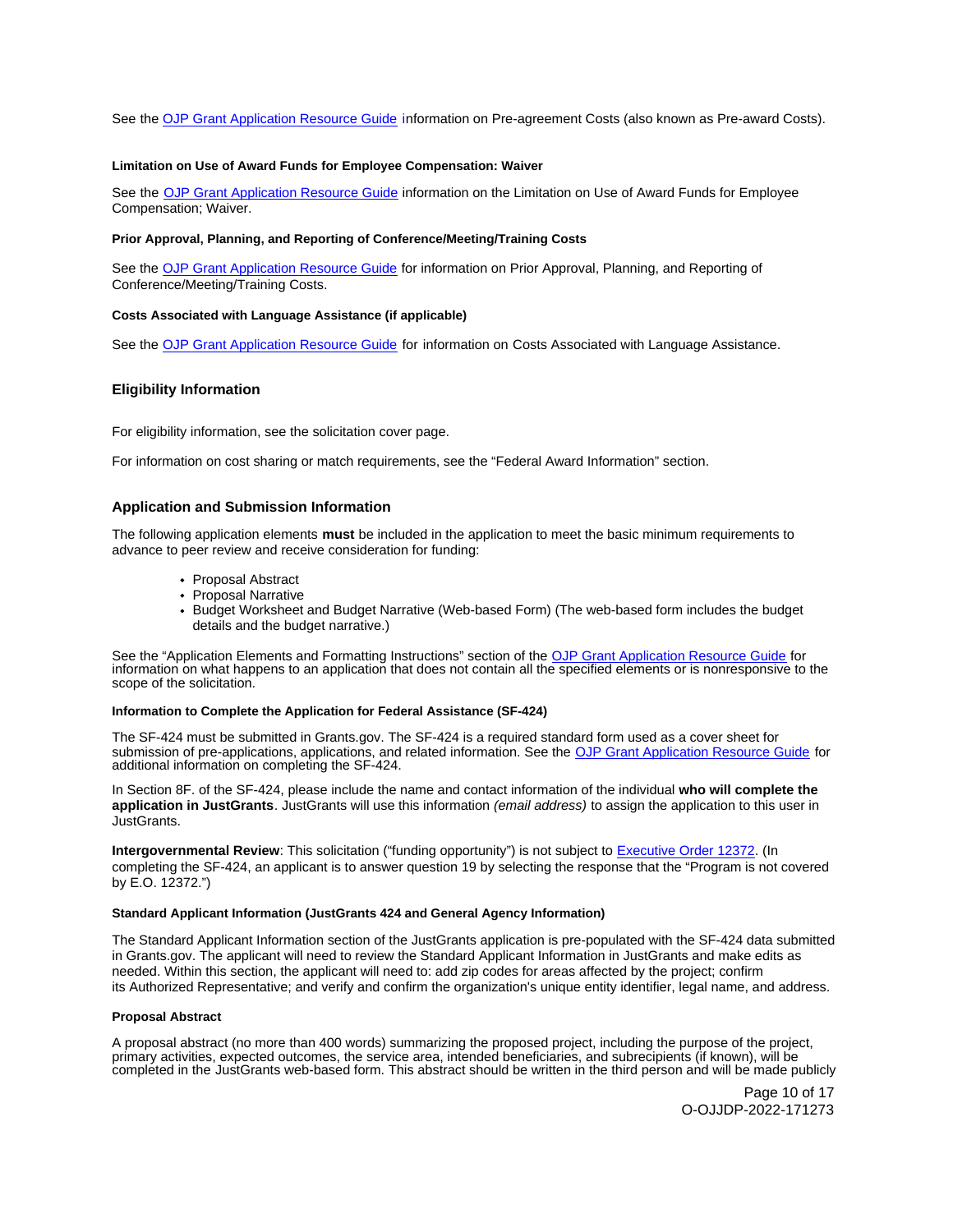<span id="page-10-0"></span>available on the OJP website if the project is awarded.

## **Proposal Narrative**

The proposal narrative should be submitted as an attachment in JustGrants. The attached document should be doublespaced, using a standard 12-point font; have no less than 1-inch margins; and should not exceed 30 pages. Pages should be numbered and submitted as an attachment. If the proposal narrative fails to comply with these length restrictions, OJJDP may consider such noncompliance in peer review and in final award decisions.

The following sections must be included as part of the proposal narrative:

#### a. Description of the Issue

Applicants should briefly describe the nature and scope of the problem that the program will address. The applicant should use data to provide evidence that there is a need for training and technical assistance resources for justiceinvolved LGBTQ+ and Two-Spirit youth by demonstrating the size and scope of the problem, and documenting the effects of the problem on the target population and the larger community. Any data or research referenced in the narrative should include information about the source of the data and/or a citation. Applicants should describe the target population and any previous or current attempts to address the problem. Applicants should describe any research or evaluation studies that relate to the problem and contribute to their understanding of its causes and potential solutions. While OJJDP expects applicants to review the research literature for relevant studies, they should also explore whether unpublished local sources of research or evaluation data are available.

b. Project Design and Implementation

Applicants should detail how the project will operate throughout the funding period and describe the strategies that they will use to achieve the goals and objectives identified in the previous section. Applicants should describe how they will complete the deliverables stated in the Goals, Objectives, and Deliverables section. OJJDP encourages applicants to select evidence-based practices for their programs. The overall priority for this program is to train and provide technical assistance to state, regional, local, rural, tribal, and remote areas to improve and strengthen overall outcomes for systeminvolved LGBTQ+ and Two-Spirit youth. OJJDP expects that the successful applicant will have the capacity to address the challenges and unique needs of rural, tribal, and remote communities.

**Timeline.** Applicants should submit a realistic timeline or milestone chart that indicates major tasks associated with the goals and objectives of the project, assigns responsibility for each, and plots completion of each task by month or quarter for the duration of the award, using "Year 1," "Month 1," "Quarter 1," etc., not calendar dates (see "Sample Project Timelines" [here\)](https://ojjdp.ojp.gov/funding/ojjdp-sample-timelines). Applicants should submit the timeline as a separate attachment, as stipulated in Additional Application Components. On receipt of an award, the recipient may revise the timeline, based on training and technical assistance that OJJDP will provide.

## c. Capabilities and Competencies

This section should describe the experience and capability of the applicant organization and any contractors or subgrantees that the applicant will use to implement and manage this effort and its associated federal funding, highlighting any previous experience implementing projects of similar design or magnitude. Applicants should describe their capacity to address the challenges and unique needs of rural, tribal, and remote communities. Applicants should highlight their experience/capability/capacity to manage subawards, including details on their system for fiscal accountability. Management and staffing patterns should be clearly connected to the project design described in the previous section. Applicants should describe the roles and responsibilities of project staff and explain the program's organizational structure and operations. Applicants should include a copy of an organizational chart showing how the organization operates, including who manages the finances; how the organization manages subawards, if there are any; and the management of the project proposed for funding.

#### d. Plan for Collecting the Data Required for this Solicitation's Performance Measures

Describe the process for measuring project performance. Identify who will collect the data, who is responsible for performance measurements, and how the information will be used to guide and evaluate the impact of the project. Describe the process that will be used to accurately report data.

Note: Applicants are **not** required to submit performance data with the application. Rather, performance measure information is included as an alert that successful applicants will be required to submit performance data as part of each award's reporting requirements.

OJP will require each successful applicant to submit regular performance data that show the completed work's results. The performance data directly relate to the goals, objectives, and deliverables identified in the "Goals, Objectives, and Deliverables" discussion. Applicants can visit OJP's performance measurement page at [www.ojp.gov/performance](https://www.ojp.gov/performance) for an overview of performance measurement activities at OJP.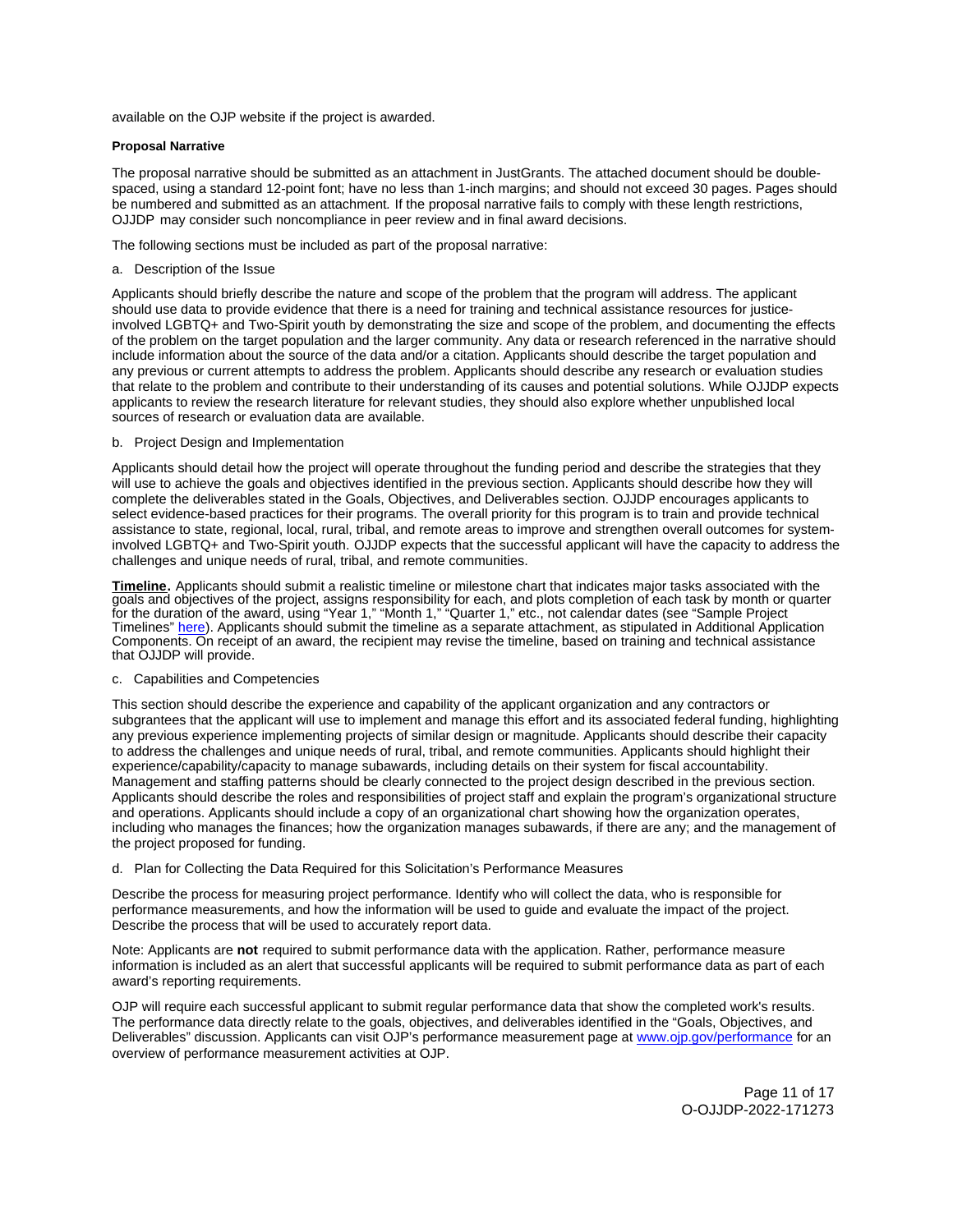#### <span id="page-11-0"></span>A list of performance measure questions for this program can be found at [https://ojjdp.ojp.gov/funding/grant-performance-measurement/fy-2022-performance-measures.](https://ojjdp.ojp.gov/funding/grant-performance-measurement/fy-2021-performance-measures)

Applicants can also visit OJP's performance measurement page at [www.ojp.gov/performance](https://www.ojp.gov/performance) for an overview of performance measurement activities at OJP.

OJJDP will require award recipients to submit performance measure data and performance reports in JustGrants. OJJDP will provide further guidance on the post-award submission process, if selected for award.

#### **Note on Project Evaluations**

An applicant that proposes to use award funds through this solicitation to conduct project evaluations must follow the guidance in the "Note on Project Evaluations" section in the [OJP Grant Application Resource Guide.](https://www.ojp.gov/funding/apply/ojp-grant-application-resource-guide#project-evaluations)

#### **Goals, Objectives, Deliverables, and Timeline**

The applicant will submit the FY 2022 National Resource Center for Justice-Involved LGBTQ+ and Two-Spirit Youth goals, objectives, deliverables, and timelines in the JustGrants web-based form.

#### **Budget and Associated Documentation**

#### **Budget Worksheet and Budget Narrative (Web-based Form)**

Applicants will complete the JustGrants web-based budget form. See the [OJP Grant Application Resource Guide](https://ojp.gov/funding/Apply/Resources/Grant-App-Resource-Guide.htm) for additional information.

#### **Indirect Cost Rate Agreement (if applicable)**

The applicant will submit its indirect cost rate agreement by uploading it as an attachment in JustGrants. See the OJP [Grant Application Resource Guide](https://www.ojp.gov/funding/apply/ojp-grant-application-resource-guide#indirect-cost) for additional information.

#### **Financial Management Questionnaire (including applicant disclosure of high-risk status)**

The applicant will download the questionnaire, complete it, and submit it by uploading it as an attachment in JustGrants. See the [OJP Grant Application Resource Guide](https://www.ojp.gov/funding/apply/ojp-grant-application-resource-guide#fm-internal-controls-questionnaire) for the link to the questionnaire and additional information.

#### **Additional Application Components**

## **Research and Evaluation Independence and Integrity Statement**

If an application proposes research (including research and development) and/or evaluation, the applicant must demonstrate research/evaluation independence and integrity, including appropriate safeguards, before it may receive award funds. The applicant will submit documentation of its research and evaluation independence and integrity by uploading it as an attachment in JustGrants. For additional information, see the [OJP Grant Application Resource Guide.](https://www.ojp.gov/funding/apply/ojp-grant-application-resource-guide#research-evaluation)

#### **Disclosures and Assurances**

The applicant will address the following disclosures and assurances.

#### **Disclosure of Lobbying Activities**

Complete and submit the SF-LLL in [Grants.gov.](https://Grants.gov) See the [OJP Grant Application Resource Guide](https://www.ojp.gov/funding/apply/ojp-grant-application-resource-guide#disclosure-lobby) for additional information.

#### **DOJ Certified Standard Assurances**

Review and accept the DOJ Certified Standard Assurances in JustGrants. See the OJP Grant Application Resource [Guide](https://www.ojp.gov/funding/apply/ojp-grant-application-resource-guide#administrative) for additional information.

#### **Applicant Disclosure of Duplication in Cost Items**

Complete the JustGrants web-based Applicant Disclosure of Duplication in Cost Items form. See the [OJP Grant](https://www.ojp.gov/funding/apply/ojp-grant-application-resource-guide#applicant-disclosure-pending-applications)  [Application Resource Guide](https://www.ojp.gov/funding/apply/ojp-grant-application-resource-guide#applicant-disclosure-pending-applications) for additional information.

> Page 12 of 17 O-OJJDP-2022-171273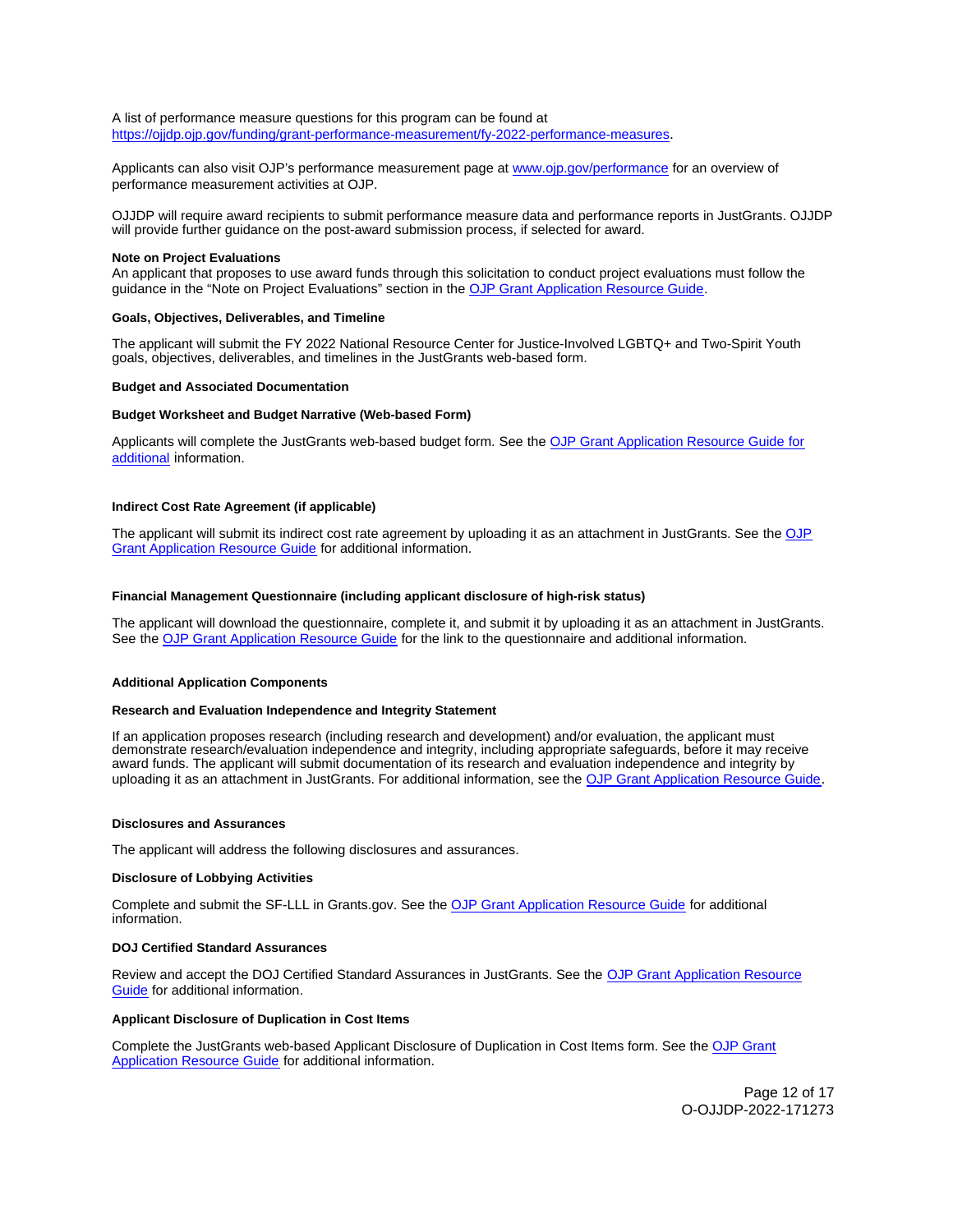## <span id="page-12-0"></span>**DOJ Certifications Regarding Lobbying; Debarment, Suspension and Other Responsibility Matters; and Drug-Free Workplace Requirements**

Review and accept the DOJ Certified Certifications Regarding Lobbying; Debarment, Suspension and Other Responsibility Matters; Drug-Free Workplace Requirements; Law Enforcement and Community Policing in JustGrants. See the [OJP Grant Application Resource Guide](https://www.ojp.gov/funding/apply/ojp-grant-application-resource-guide#administrative) for additional information.

## **Applicant Disclosure and Justification – DOJ High-Risk Grantees (if applicable)**

If applicable, submit the DOJ High-Risk Disclosure and Justification as an attachment in JustGrants. A DOJ high-risk grantee is an award recipient that has received a DOJ high-risk designation based on a documented history of unsatisfactory performance, financial instability, management system or other internal control deficiencies, or noncompliance with award terms and conditions on prior awards, or is otherwise not responsible. See the [OJP Grant](https://www.ojp.gov/funding/apply/ojp-grant-application-resource-guide#applicant-disclosure-justification)  [Application Resource Guide](https://www.ojp.gov/funding/apply/ojp-grant-application-resource-guide#applicant-disclosure-justification) for additional information.

#### **How to Apply**

.

Step 1: The applicant must submit the **SF-424** and **SF-LLL** in [Grants.gov](https://Grants.gov) at [https://www.grants.gov/web/grants/register.html.](https://www.grants.gov/web/grants/register.html)

Step 2: The applicant must then submit the **full application,** including attachments, in JustGrants in [JustGrants.usdoj.gov](https://justicegrants.usdoj.gov/) 

For additional information, see the "How to Apply" section in the [OJP Grant Application Resource Guide](https://www.ojp.gov/funding/apply/ojp-grant-application-resource-guide#apply) and the [DOJ](https://justicegrants.usdoj.gov/sites/g/files/xyckuh296/files/media/document/appln-submission-checklist.pdf)  [Application Submission Checklist.](https://justicegrants.usdoj.gov/sites/g/files/xyckuh296/files/media/document/appln-submission-checklist.pdf)

#### **Submission Dates and Time**

The **SF-424 and the SF-LLL** must be submitted in [Grants.gov](https://Grants.gov) by 11:59 p.m. Eastern Time on June 8, 2022.

The **full application** must be submitted in JustGrants by 8:59 p.m. Eastern Time on June 22, 2022.

OJP urges applicants to submit their [Grants.gov](https://Grants.gov) and JustGrants submissions prior to the due dates to allow sufficient time to correct errors and resubmit by the submission deadlines if a rejection notification is received. To be considered timely, the **full application** must be submitted in JustGrants by the JustGrants application deadline.

#### **Experiencing Unforeseen Technical Issues**

An applicant that experiences unforeseen SAM.gov, [Grants.gov,](https://Grants.gov) or JustGrants technical issues beyond its control that prevent application submission by the deadline must demonstrate all efforts in requesting technical support in order to submit an application by the deadline. Technical support is available via phone and email to the applicable SAM.gov, [Grants.gov](https://Grants.gov), or JustGrants support centers or service desks in which an applicant received a ticket number for resolution. If an applicant misses a deadline due to unforeseen technical difficulties, the applicant may request a waiver to submit an application after the deadline. Note: If an applicant does not submit all of the required [Grants.gov](https://Grants.gov) forms by the [Grants.gov](https://Grants.gov) deadline, the applicant will not be able to proceed to the JustGrants portion of the application process.

Applicants experiencing technical difficulties with the following systems must contact the associated support desk indicated below to report the technical issue and receive a tracking number:

- [Grants.gov](https://Grants.gov)  contact the Grants.gov Customer Support Hotline
- SAM.gov contact the [SAM Help Desk \(Federal Service Desk\)](https://www.fsd.gov/gsafsd_sp)
- JustGrants contact the JustGrants Support Desk at [JustGrants.Support@usdoj.gov](mailto:JustGrants.Support@usdoj.gov) or 833–872–5175

An applicant requesting a waiver to submit a late application must document their request for technical assistance in an email to the OJP Response Center at [grants@ncjrs.gov](file:///C:/Users/local_Yehj/INetCache/Content.Outlook/20U4XBR7/grants@ncjrs.gov) **within 24 hours after the application deadline** to request approval to submit its application after the deadline. If an applicant has technical issues with [Grants.gov,](https://Grants.gov) the applicant must contact the OJP Response Center within 24 hours of the [Grants.gov](https://Grants.gov) deadline to request approval to submit after the deadline. However, waiver requests will not be reviewed until after the JustGrants deadline to allow time for all waivers to be submitted. Waiver requests to submit after the submission deadline must: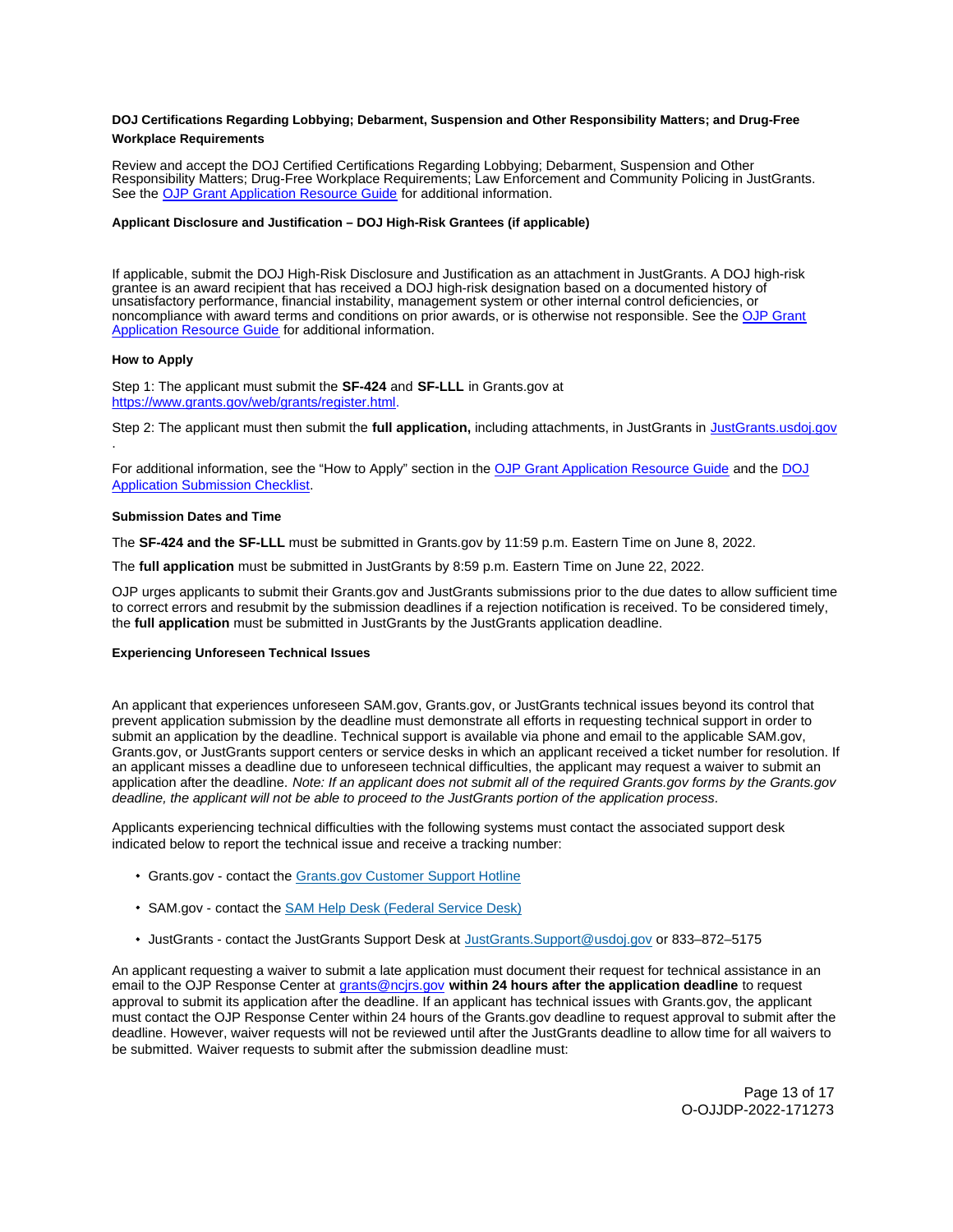- <span id="page-13-0"></span>Describe the technical difficulties experienced.
- Include a timeline of the applicant's submission efforts (e.g., what date and time did the error occur, what date and time was action taken to resolve the issue and resubmit, and what date and time did support representatives respond).
- Include an attachment(s) of the complete grant application and all required documentation and material.
- Include the applicant's Unique Entity Identifier (UEI), any applicable SAM.gov tracking number(s), [Grants.gov](https://Grants.gov) Help Desk, and JustGrants Support Desk Ticket Numbers.

OJP will review each request for late submission and required supporting documentation and notify the applicant whether the request has been approved or denied. For more details on the waiver process, OJP encourages applicants to review the "Experiencing Unforeseen Technical Issues" section in the [OJP Grant Application Resource Guide](https://www.ojp.gov/funding/apply/ojp-grant-application-resource-guide#experiencing-unforeseen-technical-issues).

#### **Application Review Information**

#### **Review Criteria**

## **Merit Review Criteria**

Applications that meet the basic minimum requirements will be evaluated by peer reviewers on how the proposed project/program addresses the following criteria:

- 1. Description of the Issue (10%) evaluate the applicant's understanding of the program/issue to be addressed.
- 2. Project Design and Implementation (45%) evaluate the adequacy of the proposal, including the goals, objectives, timelines, milestones, and deliverables.
- 3. Capabilities and Competencies (25%) evaluate the administrative and technical capacity of the applicant to successfully accomplish the goals and objectives.
- 4. Plan for Collecting the Data Required for This Solicitation's Performance Measures (10%) evaluate the applicant's understanding of the performance data reporting requirements and the plan for collecting the required data.
- 5. Budget (10%) evaluate for completeness, cost effectiveness, and allowability (e.g., reasonable, allocable, and necessary for project activities).

#### **Other Review Criteria/Factors**

Other important considerations for OJJDP include geographic diversity, strategic priorities, available funding, past performance, and the extent to which the Budget Worksheet and Budget Narrative (web-based form) accurately explain project costs that are reasonable, necessary, and otherwise allowable under federal law and applicable federal cost principles.

#### **Review Process**

Applications submitted under this solicitation that meet the basic minimum requirements, will be evaluated for technical merit by a peer review panel(s) in accordance with OJP peer review policy and procedures using the stated review criteria listed above.

OJP screens applications to ensure they meet the basic minimum requirements prior to conducting the peer review. Although specific requirements may vary, the following are common requirements applicable to all OJP solicitations:

- The application must be submitted by an eligible type of applicant.
- The application must request funding within programmatic funding constraints (if applicable).
- The application must be responsive to the scope of the solicitation.
- The application must include all items necessary to meet the basic minimum requirements.

Pursuant to the Part 200 Uniform Requirements, before award decisions are made, OJP also reviews information related to the degree of risk posed by the applicant. Among other things to help assess whether an applicant with one or more prior federal awards has a satisfactory record with respect to performance, integrity, and business ethics, OJP checks

> Page 14 of 17 O-OJJDP-2022-171273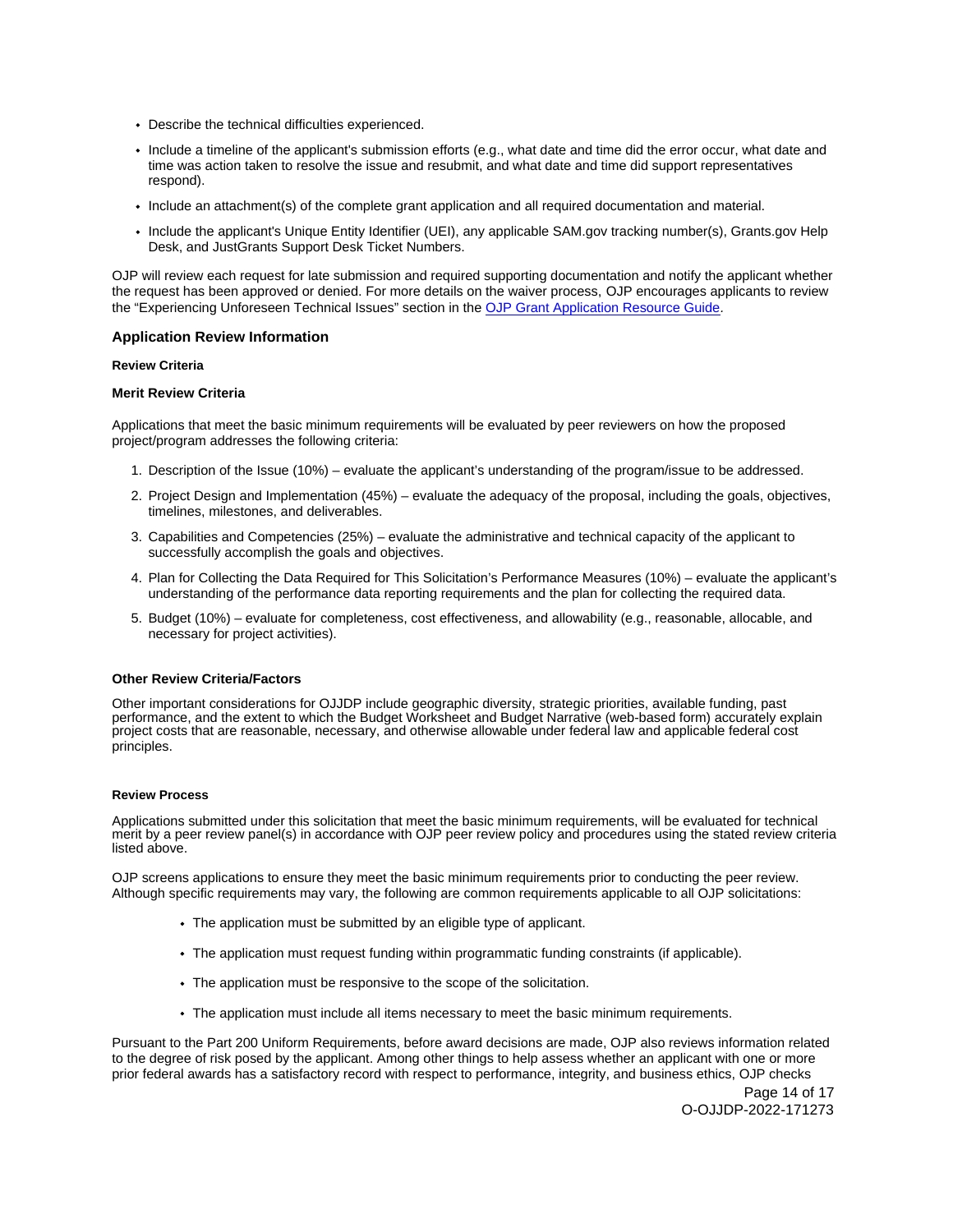<span id="page-14-0"></span>whether the applicant is listed in SAM as excluded from receiving a federal award.

In addition, if OJP anticipates that an award will exceed \$250,000 in federal funds, OJP also must review and consider any information about the applicant that appears in the non-public segment of the integrity and performance system accessible through SAM (currently, the Federal Awardee Performance and Integrity Information System, FAPIIS).

**Important note on FAPIIS:** An applicant may review and comment on any information about itself that currently appears in FAPIIS and was entered by a federal awarding agency. OJP will consider such comments by the applicant, in addition to the other information in FAPIIS, in its assessment of the risk posed by the applicant.

Absent explicit statutory authorization or written delegation of authority to the contrary, all final award decisions will be made by the Assistant Attorney General, who may consider not only peer review ratings and OJJDP recommendations, but also other factors as indicated in this section.

## **Federal Award Administration Information**

#### **Federal Award Notices**

See the [OJP Grant Application Resource Guide](https://www.ojp.gov/funding/apply/ojp-grant-application-resource-guide#federal-award-notices) for information on award notifications and instructions.

#### **Administrative, National Policy, and Other Legal Requirements**

If selected for funding, in addition to implementing the funded project consistent with the OJP-approved application, the recipient must comply with all award conditions and all applicable requirements of federal statutes and regulations, including the applicable requirements referred to in the assurances and certifications executed in connection with award acceptance. For additional information on these legal requirements, see the "Administrative, National Policy, and Other Legal Requirements" section in the [OJP Grant Application Resource Guide.](https://www.ojp.gov/funding/apply/ojp-grant-application-resource-guide#administrative)

#### **Information Technology (IT) Security Clauses**

An application in response to this solicitation may require inclusion of information related to information technology security. See the [OJP Grant Application Resource Guide](https://www.ojp.gov/funding/apply/ojp-grant-application-resource-guide#information-technology) for information on information technology security.

#### **General Information about Post-Federal Award Reporting Requirements**

In addition to the deliverables described in the "Program Description" section, all award recipients under this solicitation will be required to submit certain reports and data.

Required reports. Award recipients typically must submit quarterly financial reports, semi-annual performance reports, final financial and performance reports, and, if applicable, an annual audit report in accordance with the Part 200 Uniform Requirements or specific award conditions. Future awards and fund drawdowns may be withheld if reports are delinquent. (In appropriate cases, OJP may require additional reports.)

See the [OJP Grant Application Resource Guide](https://www.ojp.gov/funding/apply/ojp-grant-application-resource-guide#general-information) for additional information on specific post-award reporting requirements, including performance measure data.

## **Federal Awarding Agency Contact(s)**

For OJP contact(s), see the solicitation cover page.

For contact information for [Grants.gov,](https://Grants.gov) see the solicitation cover page.

For contact information for JustGrants, see the solicitation cover page.

## **Other Information**

#### **Freedom of Information and Privacy Act (5 U.S.C. 552 and 5 U.S.C. 552a)**

See the [OJP Grant Application Resource Guide](https://www.ojp.gov/funding/apply/ojp-grant-application-resource-guide#foia) for information on the Freedom of Information and Privacy Act (5 U.S.C. 552 and 5 U.S.C. 552a).

## **Provide Feedback to OJP**

See the [OJP Grant Application Resource Guide](https://www.ojp.gov/funding/apply/ojp-grant-application-resource-guide#feedback) for information on how to provide feedback to OJP.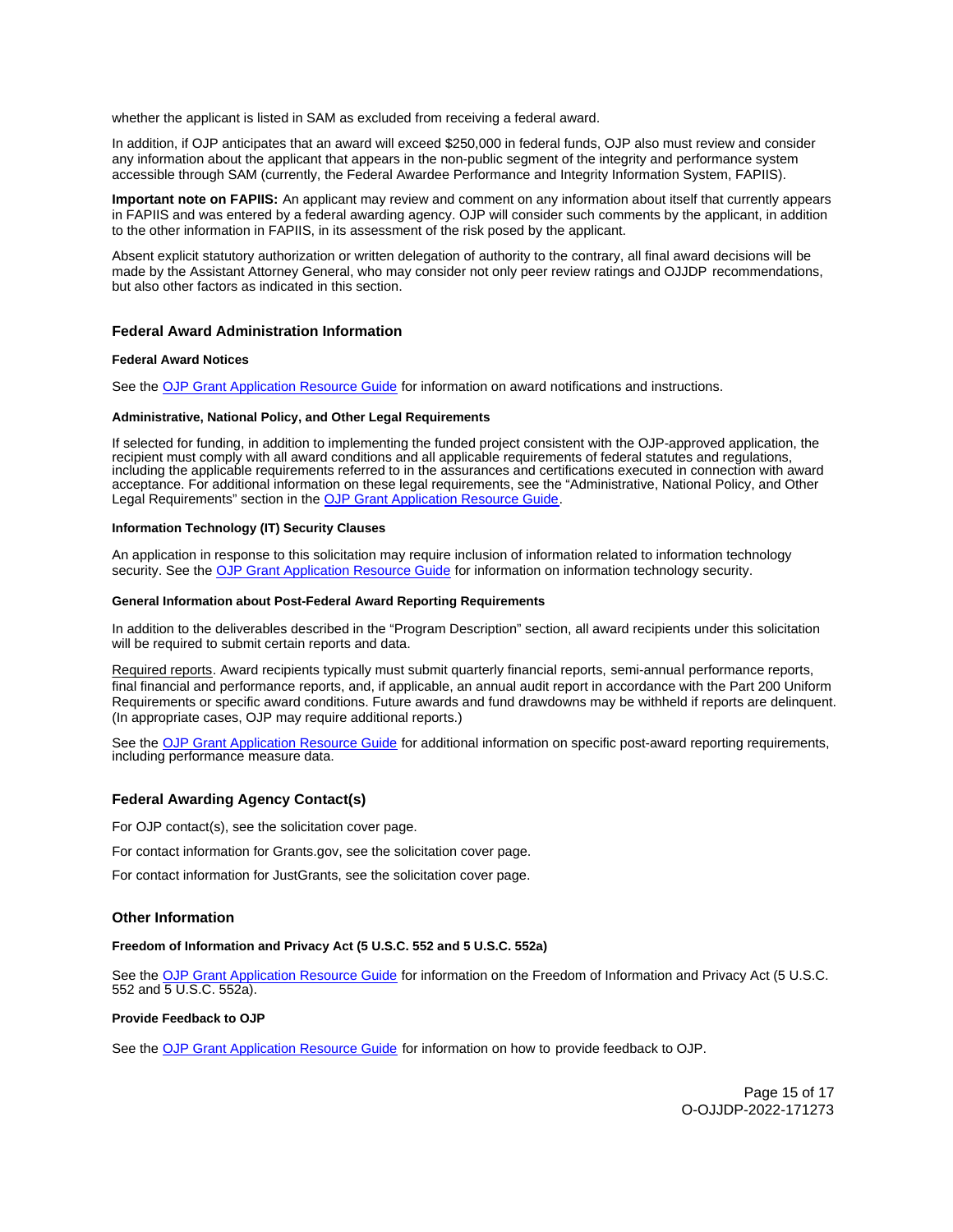## <span id="page-15-0"></span>**Performance Measures**

A list of performance measure questions for this program can be found at [https://ojjdp.ojp.gov/funding/grant-performance-measurement/fy-2022-performance-measures.](https://ojjdp.ojp.gov/funding/grant-performance-measurement/fy-2022-performance-measures)

#### **Application Checklist**

#### **OJJDP FY 2022 National Resource Center for Justice-Involved LGBTQ+ and Two-Spirit Youth Program**

This application checklist has been created as an aid in developing an application. The [DOJ Application Submission](https://justicegrants.usdoj.gov/sites/g/files/xyckuh296/files/media/document/appln-submission-checklist.pdf)  [Checklist](https://justicegrants.usdoj.gov/sites/g/files/xyckuh296/files/media/document/appln-submission-checklist.pdf) is another resource.

#### **What an Applicant Must Do:**

Prior to registering in [Grants.gov:](https://Grants.gov)

• Confirm your Entity's [System Award Management \(SAM\)](https://sam.gov/SAM/) Registration Information (see OJP Grant Application [Resource Guide\)](https://www.ojp.gov/funding/apply/ojp-grant-application-resource-guide#apply)

To register in [Grants.gov](https://Grants.gov):

- Acquire an Authorized Organization Representative (AOR) and a [Grants.gov](https://Grants.gov) username and password (see [OJP](https://www.ojp.gov/funding/apply/ojp-grant-application-resource-guide#apply)  [Grant Application Resource Guide\)](https://www.ojp.gov/funding/apply/ojp-grant-application-resource-guide#apply)
- Acquire AOR confirmation from the E-Business Point of Contact (E-Biz POC) (see [OJP Grant Application Resource](https://www.ojp.gov/funding/apply/ojp-grant-application-resource-guide#apply)  [Guide\)](https://www.ojp.gov/funding/apply/ojp-grant-application-resource-guide#apply)

To find the funding opportunity:

- Search for the funding opportunity in [Grants.gov](https://Grants.gov) using the opportunity number, Assistance Listing or keyword(s)
- Access the funding opportunity and application package (see Step 7 in the [OJP Grant Application Resource Guide\)](https://www.ojp.gov/funding/apply/ojp-grant-application-resource-guide#apply)
- Sign up for [Grants.gov](https://Grants.gov) email [notifications](https://www.grants.gov/web/grants/manage-subscriptions.html) (optional) (see [OJP Grant Application Resource Guide\)](https://www.ojp.gov/funding/apply/ojp-grant-application-resource-guide#apply)
- Read Important Notice: Applying for Grants in Grants.gov
- Read OJP policy and guidance on conference approval, planning, and reporting available at [ojp.gov/financialguide/DOJ/PostawardRequirements/chapter3.10a.htm](https://ojp.gov/financialguide/DOJ/PostawardRequirements/chapter3.10a.htm) (see [OJP Grant Application Resource Guide](https://www.ojp.gov/funding/apply/ojp-grant-application-resource-guide#prior-approval)

#### **Overview of Post-Award Legal Requirements:**

Review the "[Overview of Legal Requirements Generally Applicable to OJP Grants and Cooperative Agreements -](https://www.ojp.gov/funding/explore/legal-overview-awards) [FY 2022 Awards"](https://www.ojp.gov/funding/explore/legal-overview-awards) in the [OJP Funding Resource Center.](https://www.ojp.gov/funding/explore/legal-overview-awards)

Review Scope Requirement:

The federal amount requested is within the allowable limit(s) of \$1,000,000

## **Review Eligibility Requirement:**

The following entities are eligible to apply:

- Public and state-controlled institutions of higher education
- Private Institutions of higher education
- Nonprofits having a 501(c)(3) status with the IRS, other than institutions of higher education
- Nonprofits that do not have a 501(c)(3) status with the IRS, other than institutions of higher education
- For-profit organizations other than small businesses
- Native American tribal organizations (other than federally recognized tribal governments)
- Small businesses

~~~

## **Prepare to submit the Application for Federal Assistance standard form (SF)-424 and Disclosure of Lobbying Activities form (SF-LLL)**

- Review Information to complete the Application for Federal Assistance (SF-424) in [Grants.gov](https://Grants.gov)
- Complete Standard Applicant Information (SF-424 information from [Grants.gov\)](https://Grants.gov)

Page 16 of 17 O-OJJDP-2022-171273